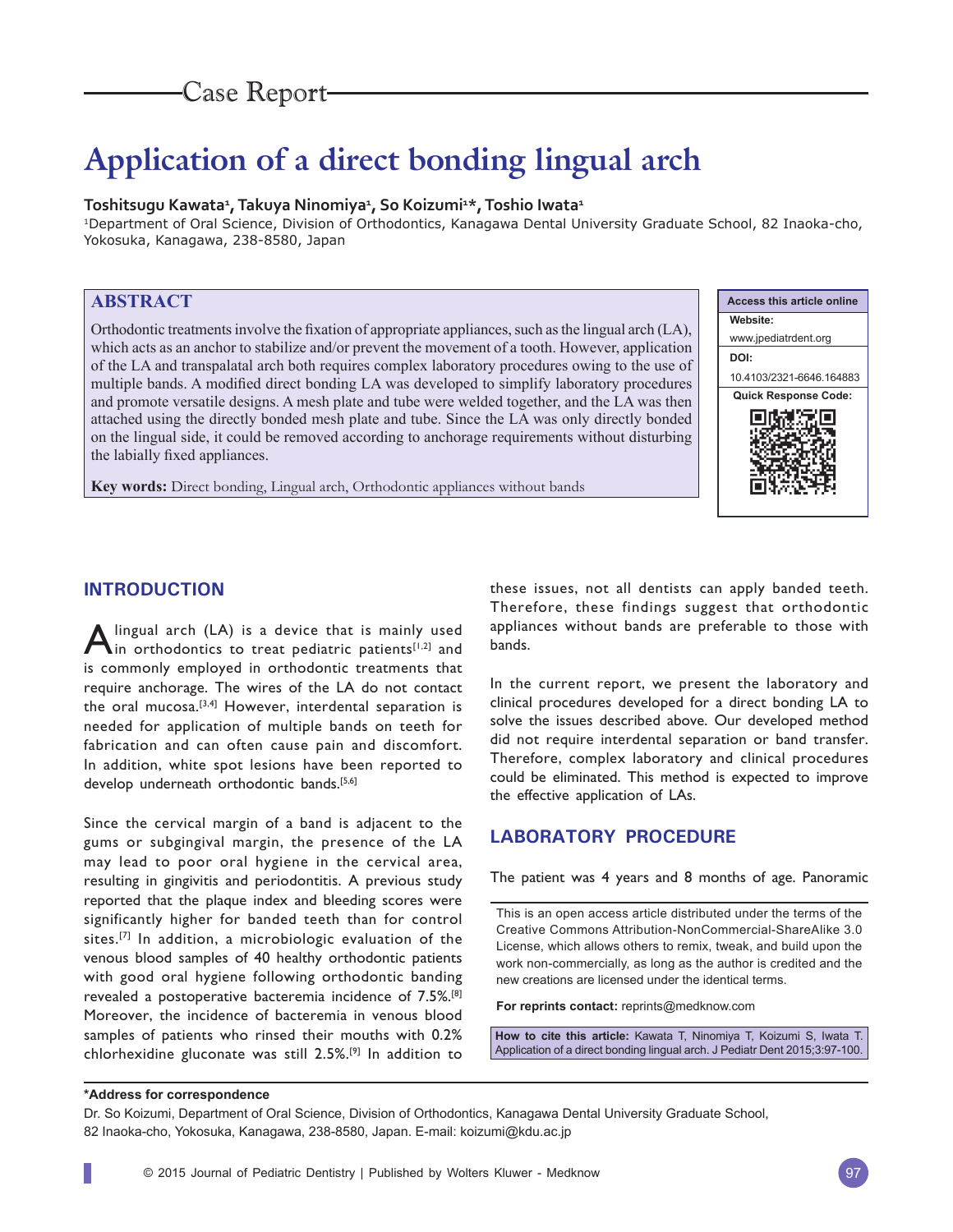X-rays [Figure 1a], a facial photo [Figure 1b], and intraoral photographs [Figure 2a-d] are shown.

For construction of the LA, a mesh plate and tube were welded together (Mesh Plate and Tube Orthika International Ltd., Japan), as shown in Figure 3a, and then directly bonded to the tooth using light adhesive resin cement [Figure 3b]. The laboratory procedure is shown in Figure 4a-c. The LA was made to have a clearance of 0.7 mm in the plate [Figure 5a and b]. Images of the left and right sides of the LA are shown in Figure 5c and d.

For application of the LA, the base of the LA was placed on the tooth [Figure 6a]. The bonding lingual button base



**Figure 1:** Pretreatment records (age, 4 years 8 months). Panoramic X-ray (a). Facial photo (b)



**Figure 2:** Pretreatment records. Intraoral photographs (a-d) **Figure 3:** A mesh plate and tube were welded together (a). Direct bonding to the tooth was achieved with a light adhesive resin cement (b)



**Figure 5:** The lingual arch was with a clearance of 1.0-1.5 mm in the plate (a and b). The left side picture (c). The right side picture (d)

of the mesh plate and tube was fit to the tooth surface [Figure 6b].

#### **CLINICAL PROCEDURE**

The teeth were cleaned with a rotating brush and fluoride-free pumice, followed by rinsing and drying with a three-way syringe. This step was also performed using air-powder polishing. Next, a 20% polyacrylic acid gel conditioner was applied for 10 s, followed by rinsing with the three-way syringe. A light-cured reinforced-resin (LCR, Transbond, 3M Unitek Corp., USA) was then applied to the interior surface of the base [Figure 3a and b]. The base was then gently placed on the tooth [Figure 3b].

#### **CLINICAL RESULTS**

We then analyzed the results of application of the LA. The base was pressed with an explorer to the best-fitting position [Figure 6a]. The bonding lingual





**Figure 4:** Laboratory procedure (a-c)



**Figure 6:** Clinical procedure. The base was placed on the tooth (a). The bonding lingual button base of M-transpalatal arch fit the surfaces of the maxillary deciduous lingual central incisors surface (b)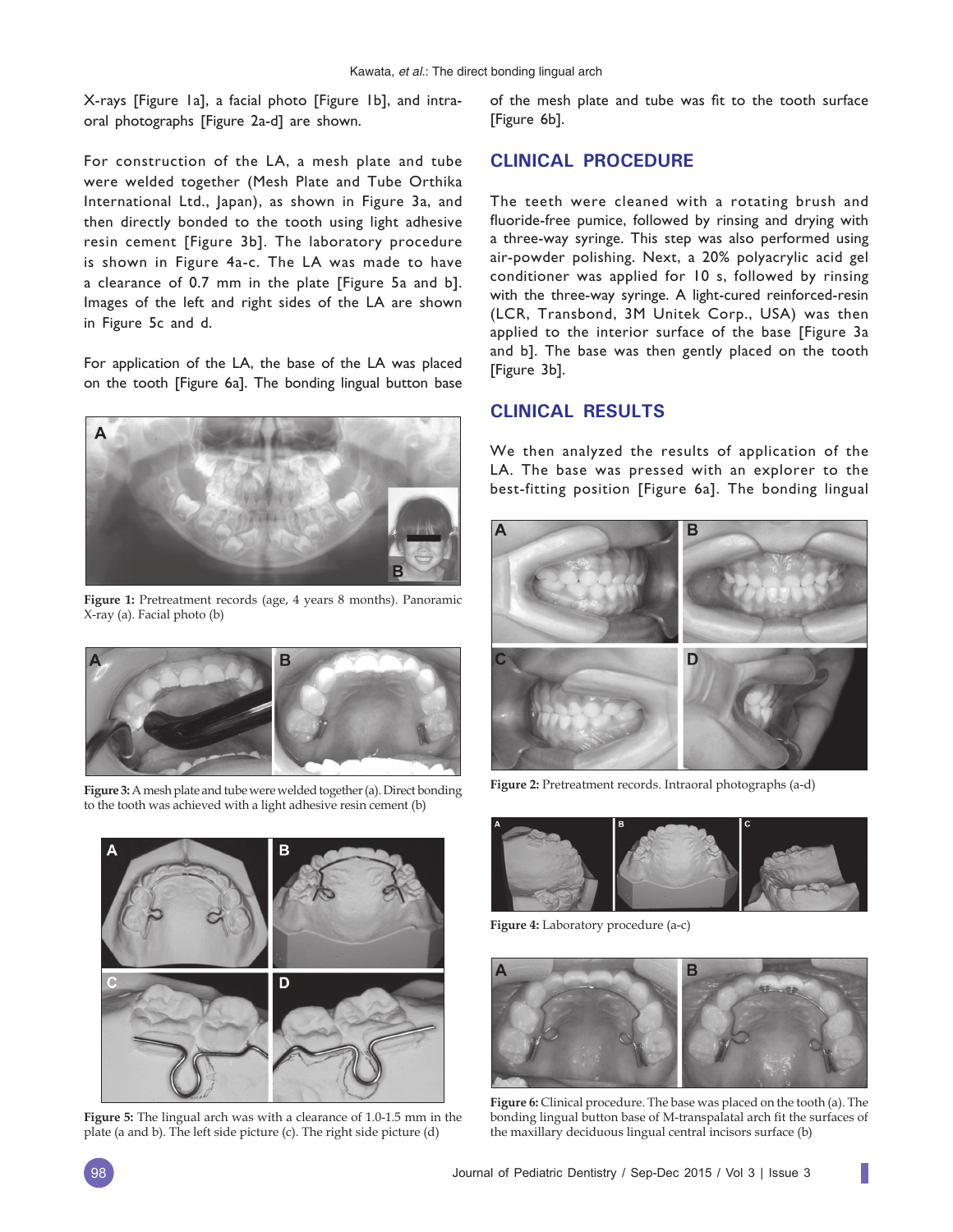

**Figure 7:** Posttreatment records. Intra-oral photographs (a-c)

button base of the direct bonding LA was fit well to the surfaces of the maxillary deciduous lingual central incisors surface [Figure 6b]. Intra-oral photographs 1-month after treatment are shown in Figure 7a-c.

#### **DISCUSSION**

In this report, we showed the laboratory and clinical procedures for construction of a direct bonding LA. This appliance was well-bonded and appropriately fitted to the patient.

The patient in our analysis had all dentitions of the deciduous teeth. Resorption of the root of the maxillary anterior tooth did not advance. The direct bonding LA contacted a large area of the retained tooth. Many landmarks exist on the lingual surface including the lingual glove, lingual ridge, and lingual fossa; these landmarks act as references for the bonding procedure to achieve a tight fit,<sup>[10]</sup> which prevents drifting of the direct bonding LA from the tooth surface when removing excessive cement with the explorer. Since the direct bonding LA does not require interdental separation or band transfer, it eliminates complex laboratory and clinical procedures and prevents technical errors associated with other appliances that involve bands. This simplified laboratory procedure allows for immediate application on the same day as the impression is taken.

In our patients, the upper right molars had already been moved forward [Figure 2a-d]. The direct bonding LA, which was retained with four molars, was designed to maximize anchorage. LA on the first molars was fabricated with 0.7-mm stainless steel wires and soldered to a mesh plate and tube. An impression was taken to fabricate the LA. Since the direct bonding LA was independent of a labial active/fixed appliance, it could be removed if it was no longer necessary during treatment.

Although the number of retained teeth is limited when applying a conventional transpalatal arch (TPA) with bands, the direct bonding LA allowed the use of retained teeth. Therefore, versatile designs, such as that of the direct bonding LA with many retained teeth and an asymmetric architecture, are available. The conventional TPA can be adjusted for the expansion and derotation of molars. However, the direct bonding LA allowed for light-force adjustability due to its architecture. Furthermore, the

orthodontic force generated by an LA depends on the maxillary deciduous central incisor and lingual button. The orthodontic force can be regulated by the loop of the LA with direct pliers in the oral cavity. In our case here, reversed occlusion was improved in only 1-month.

In the case of breakage of the direct bonding LA, repairs can be made with adhesive resin in the mouth at the site of the break. Even if the bonding base becomes detached from the tooth, the base can be rebonded with LCR after the surface has been cleaved by air-powder polishing with sodium bicarbonate. Since the direct bonding LA contacts teeth over a large area, the appliance can be difficult to remove if strong bonding materials are used. LCR is a bonding material with a lower bond strength than composite resin;<sup>[11]</sup> however, no significant differences have been reported in failure rates of LCR versus composite resin.[12] In addition, the bond strength of LCR was significantly decreased, even when the enamel surface was contaminated with water and saliva. Therefore, LCR is considered useful for application of the direct bonding LA in the molar region in which it is difficult to maintain a dry field. $[13]$ 

In summary, our direct bonding LA could be attached and detached from the main arch and tube and could be easily changed to a TPA. The methods described herein can be used to construct and apply a direct bonding LA for use in a wide variety of dental applications.

#### **Financial support and sponsorship** Nil.

#### **Conflicts of interest**

There are no conflicts of interest.

#### **REFERENCES**

- 1. Steelman R, Holmes D, Byron M, Cupp D. Traumatic avulsion of the mandibular right primary lateral incisor and cuspid. J Clin Pediatr Dent 1991;15:249-50.
- 2. Ferdianakis K, Laskou M, Spyrou L. Lingual arch appliance fabrication in the dental office. J Clin Pediatr Dent 1998;22:277-80.
- 3. Baldini G, Luder HU. Influence of arch shape on the transverse effects of transpalatal arches of the Goshgarian type during application of buccal root torque. Am J Orthod 1982;81:202-8.
- 4. McNamara JA, Brudon WL, editors. Transpalatal arch. In: Orthodontics and Dentofacial Orthopedics. Ann Arbor: Needham Press Inc.; 2001. p. 199-209.
- 5. Øgaard B, Rølla G, Arends J, ten Cate JM. Orthodontic appliances and enamel demineralization. Part 2. Prevention and treatment of lesions. Am J Orthod Dentofacial Orthop 1988;94:123-8.
- 6. Van der Linden RP, Dermaut LR. White spot formation under orthodontic bands cemented with glass ionomer with or without Fluor Protector. Eur J Orthod 1998;20:219-24.
- Huser MC, Baehni PC, Lang R. Effects of orthodontic bands on microbiologic and clinical parameters. Am J Orthod Dentofacial Orthop 1990;97:213-8.